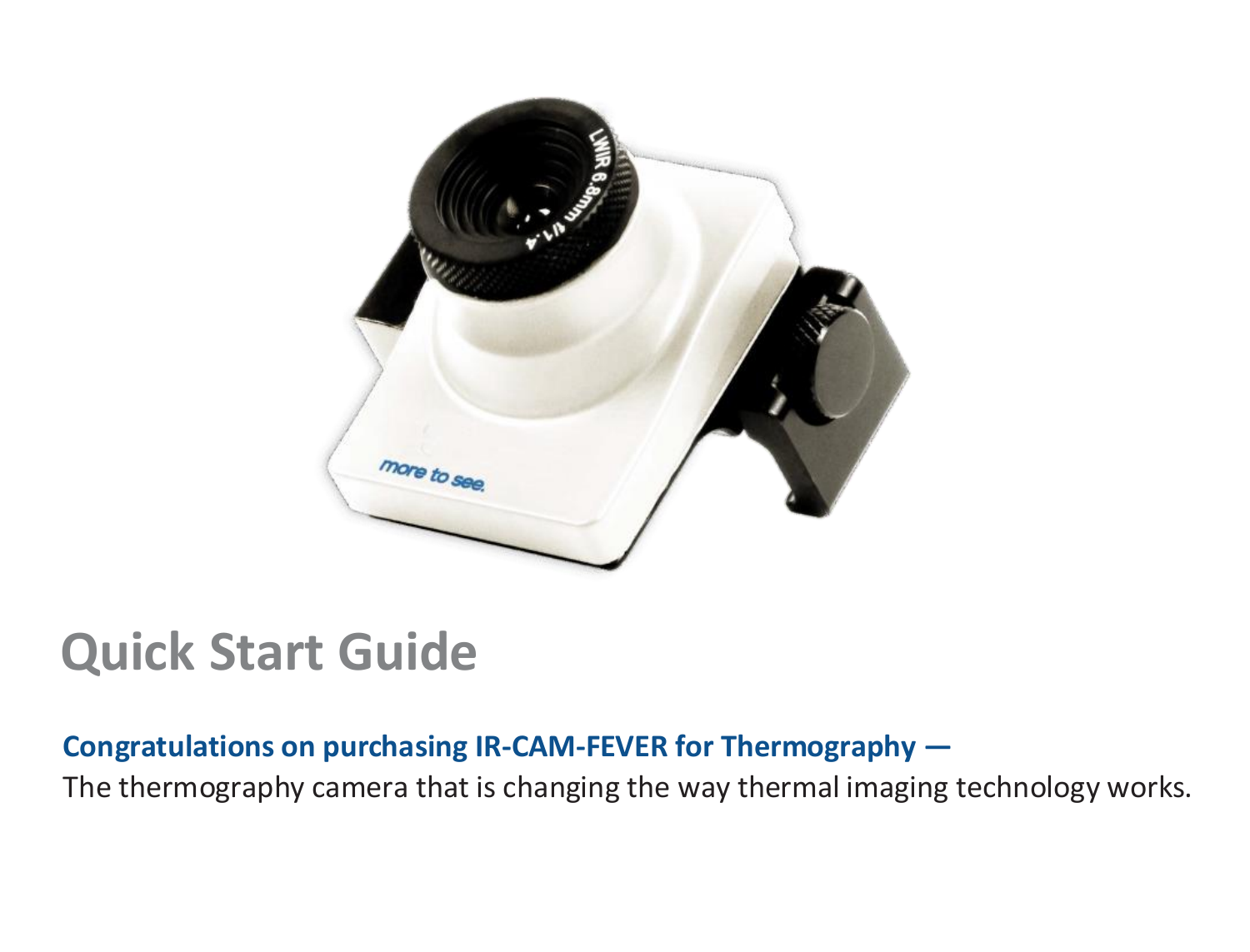## **Your IR-CAM-FEVER comes with the following items:**

- USB-OTG cables
- Quick Start Guide and Warranty
- Single Board Android Computer

# **Read This First**

- The IR-CAM-FEVER device should be connected to the single board computer (SBC) through the USB cable. The application that runs the IR-CAM-FEVER is preinstalled on theSBC.
- Connect the SBC to a monitor through the HDMI plug and a mouse to a USB plug and run the IR-CAM-FEVER aplication.
- Attach the IR-CAM-FEVER a tripod or any other fixed stationary point by a ¼ inch screw.
- Attach the SBC to a fixed location.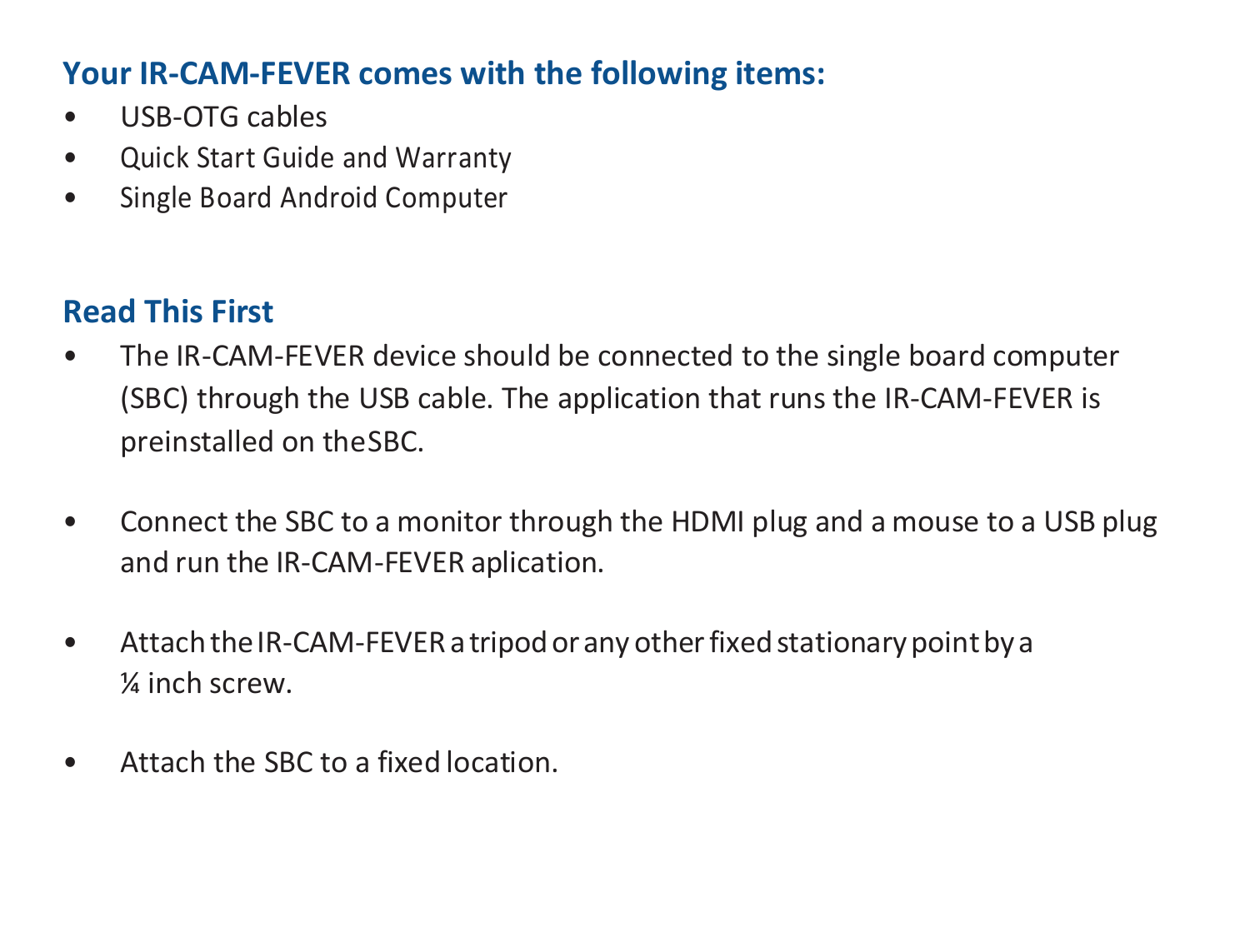## **Take Note**

- IR-CAM-FEVER can work as well with a standard Android device by downloading the IR-CAM-FEVER application from Google Play and running the application. The connection to the phone is via the USB OTG cable.
- Connect all the cabling before you connect the SBC to the power supply.
- IncasetheapplicationisnotinstalledontheSBCpleasecontactMUNRO and the application would be sent toyou.

# **Compatibility**

- The IR-CAM-FEVER calibration tables are pre-installed on the SBC, if you change the SBC, connect the SBC to an ethernet connection, plug-in the IR-CAM-FEVER, and open the app to download the correct calibration tables.
- IR-CAM-FEVERwasdesignedtoworkwiththeSBCandthepreinstalled software.
- IR-CAM-FEVER will only operate withmobile devicessupporting USB OTG (also called USB host).
- IR-CAM-FEVERrequires a USBOTG cable supplied in the box.
- IR-CAM-FEVERwilloperateonAndroidversion6(Marshmallow) andup.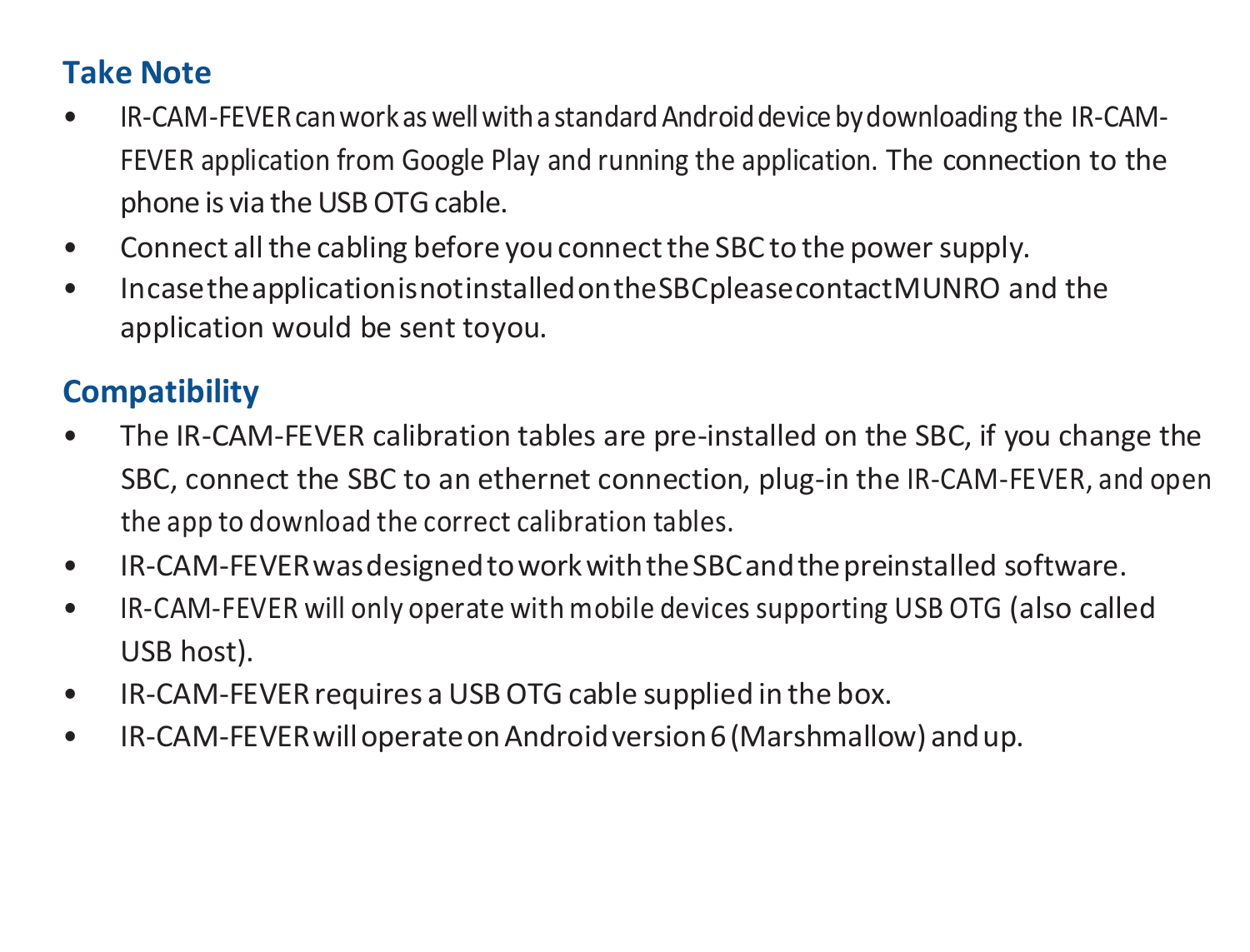## **Connecting the Android Single Board Computer (SBC)**

- Connect the power cable to the SBC **(1)**.
- Attach a mouse to the USB port **(2)**.
- Attach a screen to the HDMI port**(3)**.
- Turn on the SBC.
- With the cable supplied, connect the IR-CAM-FEVER USB OTG micro-USB connection to the IR-CAM-FEVER device (5) and the USB to the SBC (4).
- The IR-CAM-FEVER application should automatically open (if not, open the app manually) when the cable is connected from the IR-CAM-FEVERto the computer.



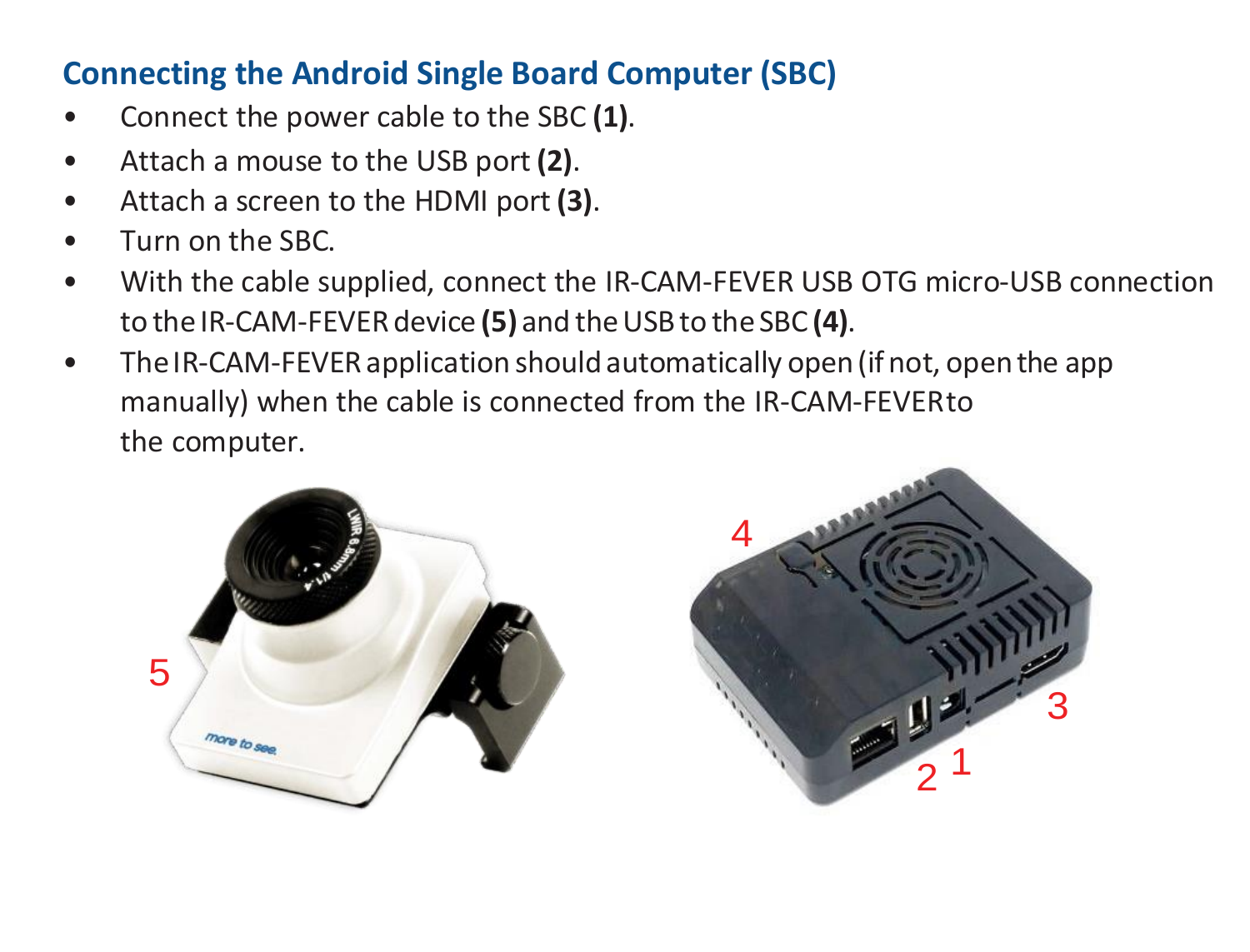

Image Recording Video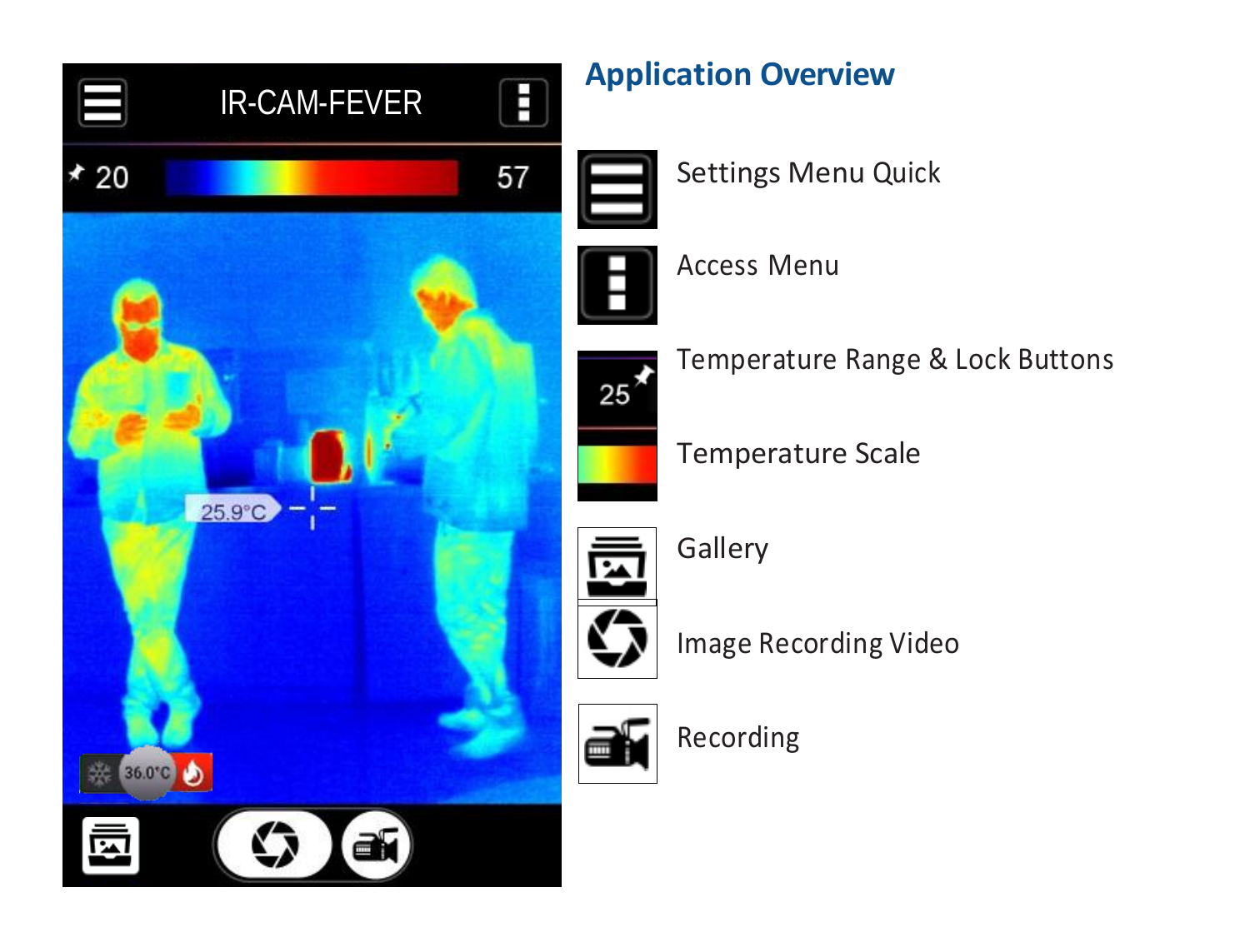# **Quick Tips**

- To change the color palette, swipe the image right or left.
- To set the temperature threshold to "hot-red" and "cold-blue" palettes, pressthe temperature reading inthemiddle ofthe temperature scale.
- To change the temperature from Celcius to Fahrenheit, click on the settings button  $\blacksquare$ , click on **Theromography Settings** and then on **Units**.
- Pinch the touch screen for digital zoom.
- To use the automatic temperature range, pressthe current temperature and then press the  $\left(\bigvee\right)$  button on the dial.
- For best performance, the ambient room temperature should be 25°C.
- For optimal performance wait between 8-10 minutes from start-up, to allow the IR-CAM-FEVER to reach an initial steady temperature state.
- In order to establish a baseline temperature, have 3 healthy people with regular temperatures pass in front of the camera. Calculate from the highest temperature of the 3 people and rasie the temperature dial 1.5° C (see **Configuring the Alert** for instructions). This will be the threshold for the alert for an individual with a fever.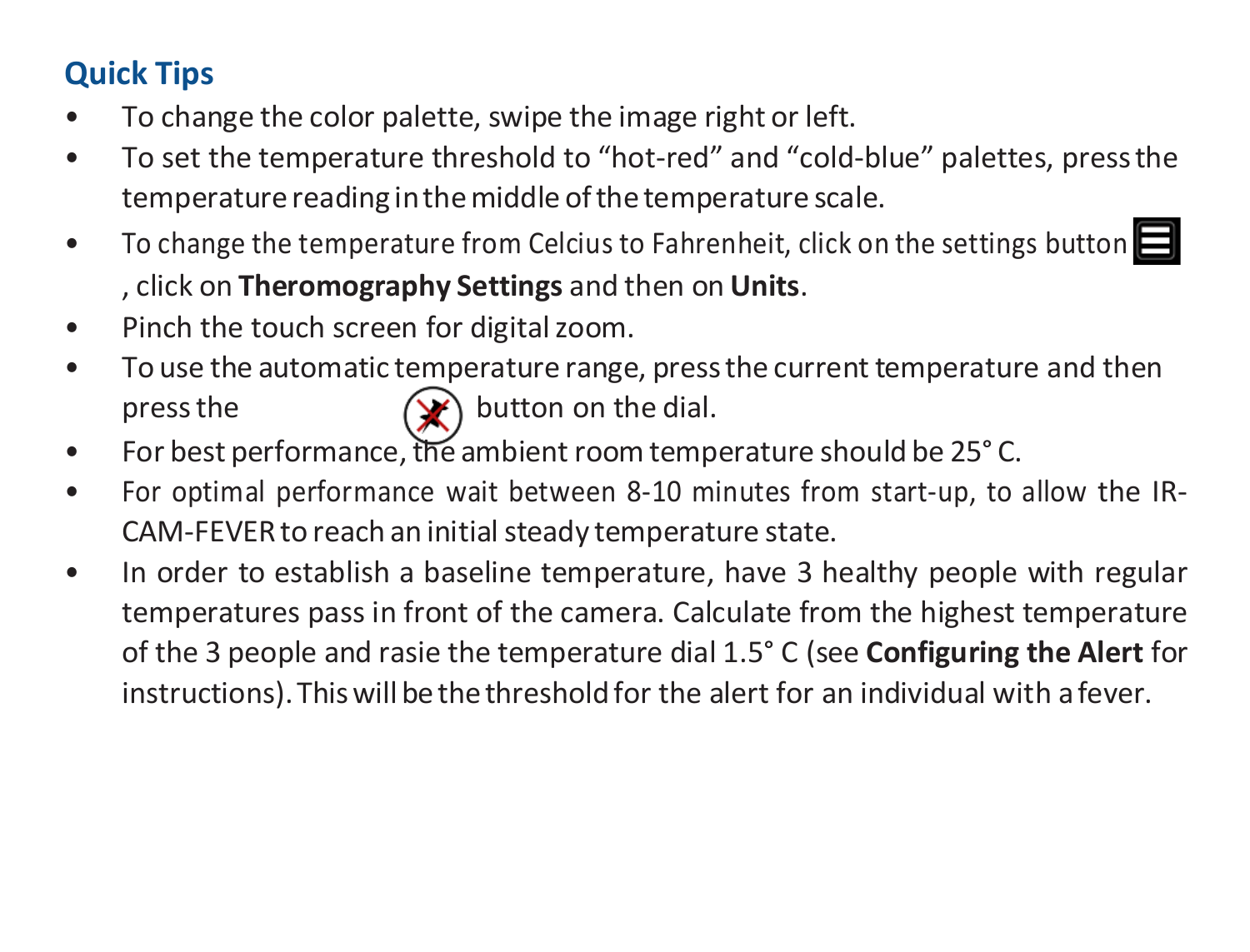- Ifyouareusinga6.8mmlens,apersonshouldstand3-5mfromthecamera.
- If you are using a 19mm lens, a person should stand 6-10m from the camera.
- Thetemperatureindicatorwillgivethesurfacetemperatureoftheindividual with the hottest temperature in the field of view, or the configured region of interest.
- Whenyoureceive analertforanindividual, checkmore thoroughlywitha thermometer.
- The IR-CAM-FEVERis affected by the ambienttemperature ofitssurroundings andit providesrelativetemperaturereadings,asopposedtoathermometer which gives absolute temperature readings.
- While the baseline may change, the hightened temperature reading of a feverish individual will give an alert.
- **• Note:** The skin temperature of a person may be affected by; extreme temperatures such as extreme cold or standing near a heat source, drinking significant quantities of alcolhol, taking temperature altering drugs, or strenuous exercise.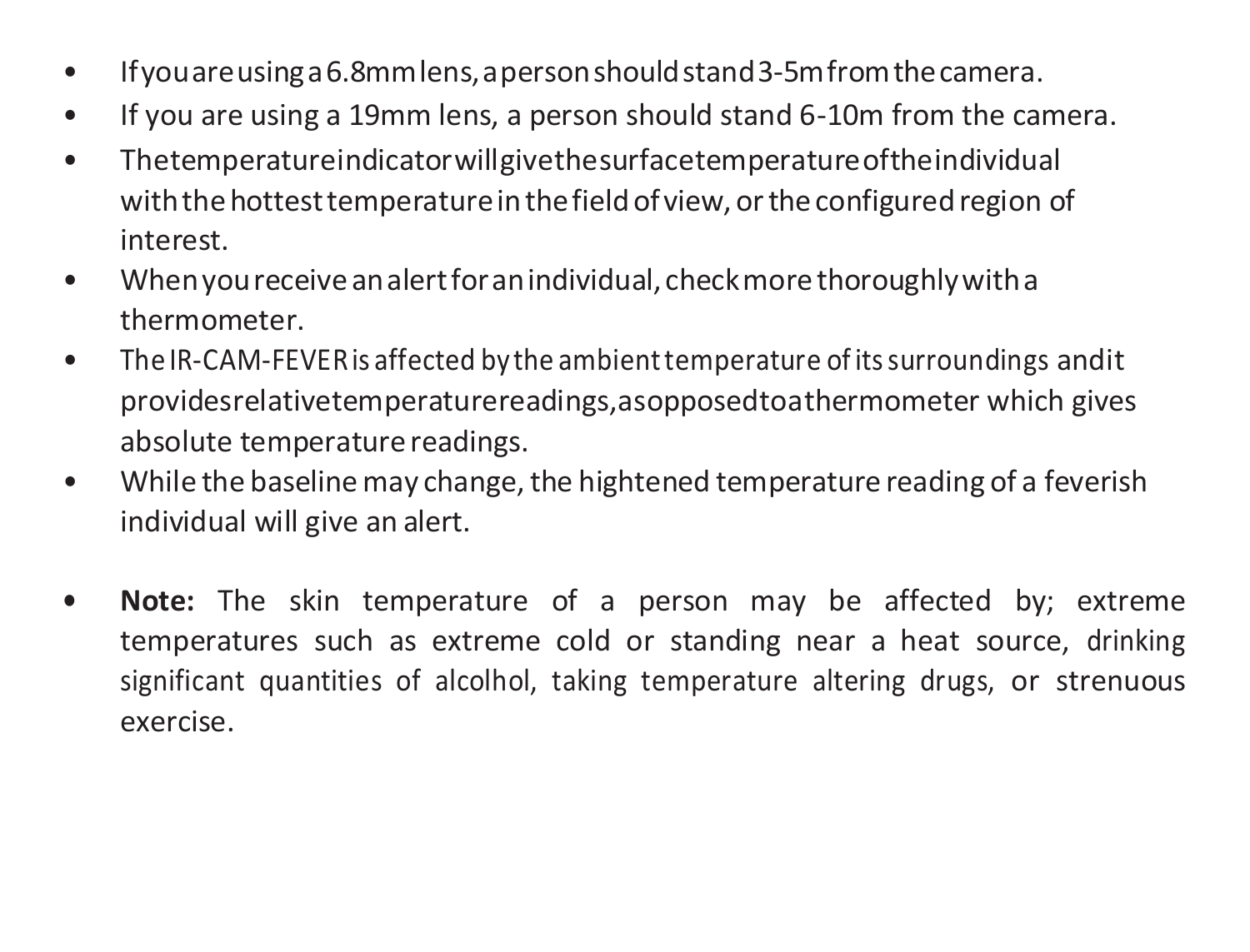| <b>Imaging Mode</b>          | Thermography         |
|------------------------------|----------------------|
| <b>Thermography Settings</b> |                      |
| <b>General Settings</b>      |                      |
| <b>General Settings</b>      |                      |
| Disable Screen Timeout       | $\blacktriangledown$ |
| <b>Time lapse</b>            | <b>Disable</b>       |
| Filter                       | Low                  |
| Gain Limit mode              |                      |
| Noise Cleaning               |                      |
| Alert mode settings          |                      |
| Video/Snapshot Orientation   |                      |
| <b>Record and Stream</b>     |                      |
| Language                     | <b>Match Phone</b>   |

## **Configuring the IR-CAM-FEVER**



**Example 2** Click on Settings menu on the top left of the IR-CAM-FEVERscreen.

- This will open the settings menu.
- Click on **General Settings**.
- Ensure **Time lapse** is on**Disable**.
- The orientation of the video or snapshot can be also be amended from the **General Settings** menu, by clicking on Video/Snapshot orientation.
- Click on **Alert mode settings** (see next page forinstructions).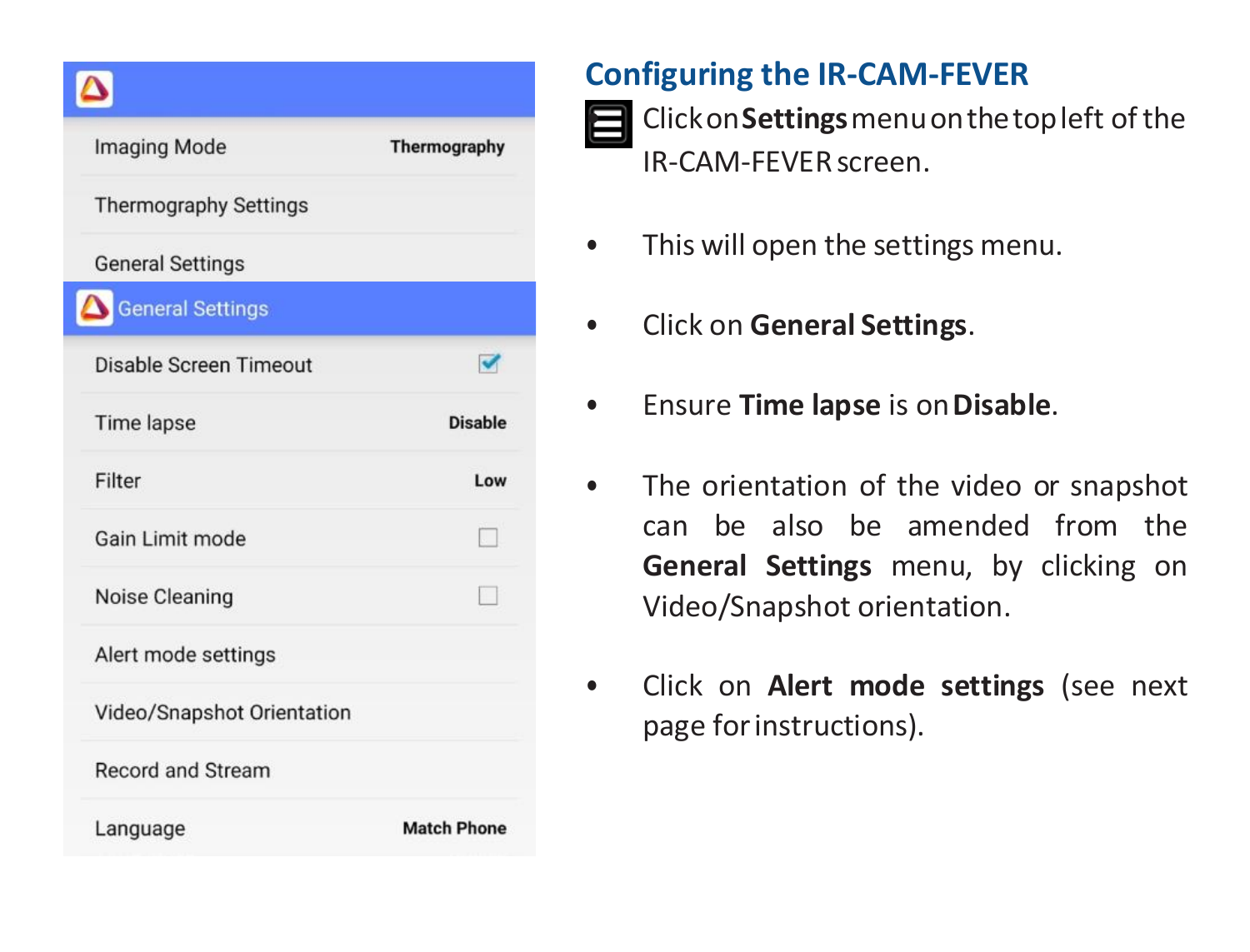#### **WINDOWS AND A RESIDENCE**

| <b>ACTION</b>                     |                       |
|-----------------------------------|-----------------------|
| Snapshot                          | $\blacktriangleright$ |
| Video recording                   |                       |
| Video streaming                   | T.                    |
| Vibrate                           |                       |
| Play alert.mp3<br>Path:/alarm.mp3 | I.                    |
| <b>ADVANCED PARAMETERS</b>        |                       |
| Detection duration<br>(Seconds)   | O                     |
| Alert delay (Seconds)             | $\Omega$              |
| Recording time after<br>detection | 1                     |
| Object size                       | Small                 |
| Edit message                      |                       |

alarm occurred at+ HH:MM:SS DD/MM/YY

### **Configuring the Alert Mode**

- Go to **Advanced Parameters** in the Alert mode settings menu and ensure the settings are asfollows:-
- Check**Playalert**forthealertsound.
- -**Detection duration** is **0**(seconds).
- - **Alert delay** is **0** (seconds).
- - **Recording time after detection** is **1** (minute).



• These parameters can be changed by clicking on the name of the setting and clicking the **-** or **+** symbol in the box shown to the right.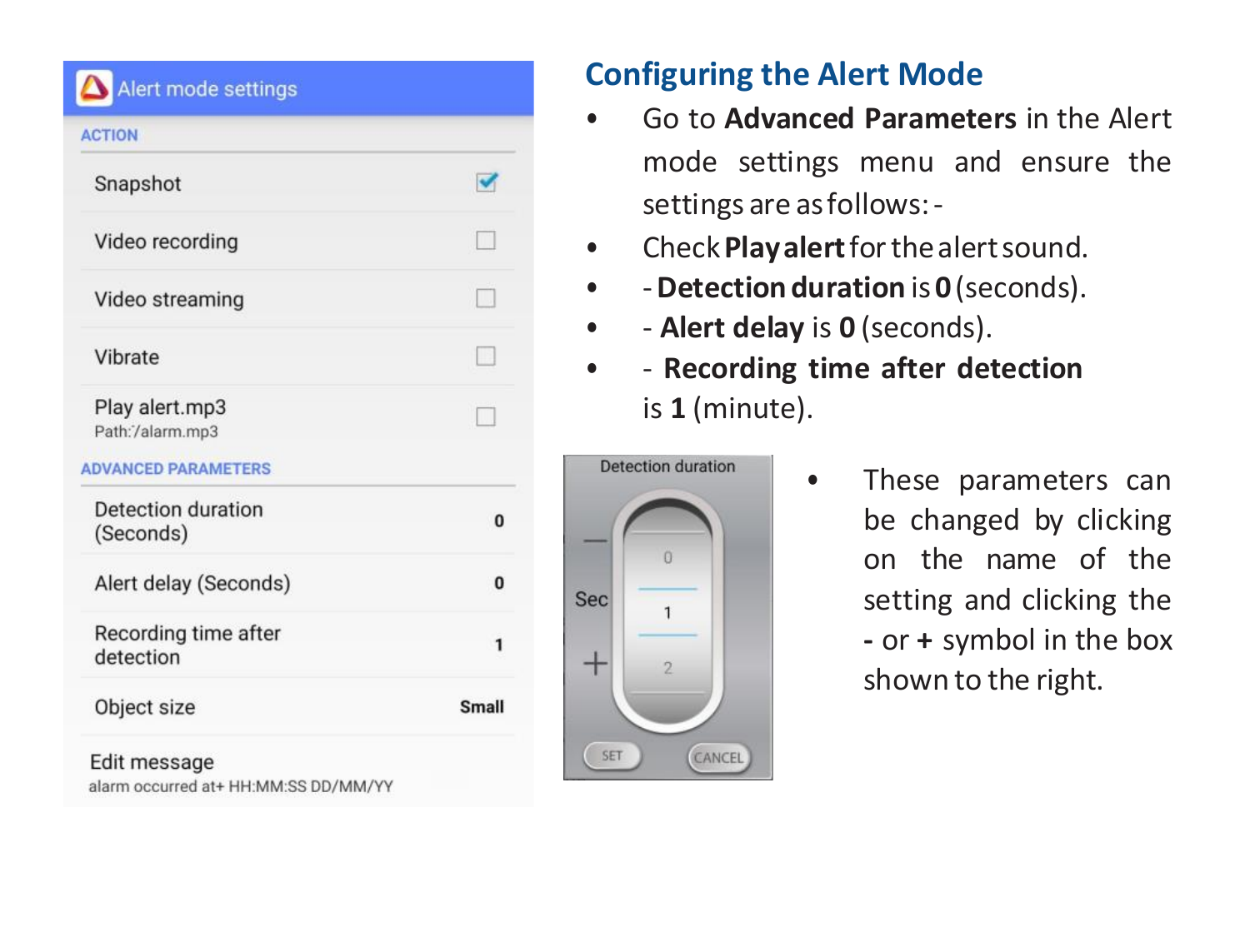

# **Configuring the Thermography**

Click on the Quick Access Menu  $\mathbf{\Theta}$ 

**Foose** Click on Mode, then Thermography



# **Configuring the Emissivity**

**E** Click on the Quick Access Menu



Click on the Ruler and then on Emissivity.

- Using the or + symbols change the Emissivity value to 0.98.
- This can also be done using the on screen keyboard by typing the value 0.98 using your mouse pointer.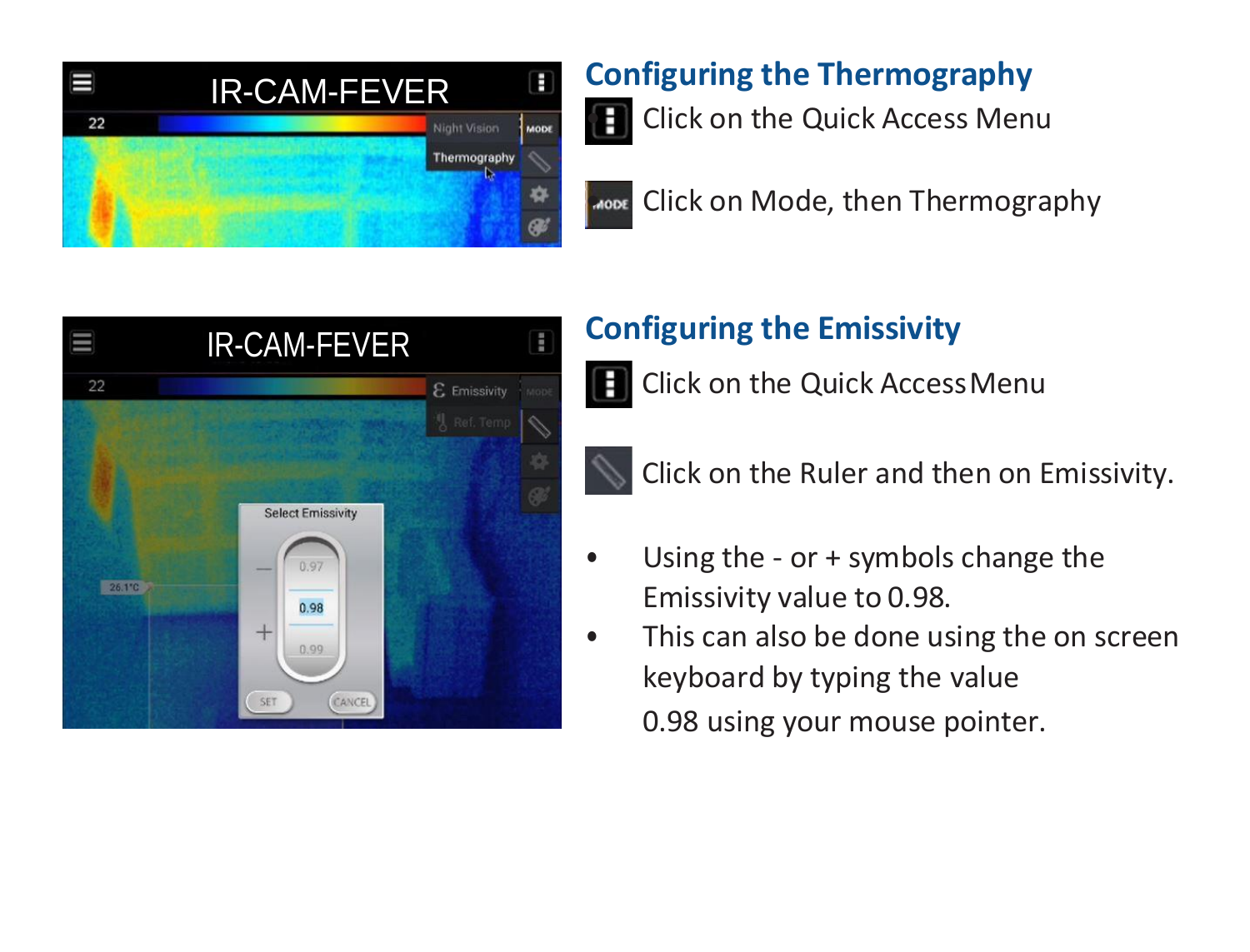

# **Configuring the Alert**

**E** Click on the Quick Access Menu

Clickon the Gear symbol  $\mathbf{E}$  Alert Click

# • on Alert

- A box will appear on the screen with small circles on eachcorner.
- Click and drag the box to the area of interest.
- Click and drag the corners of the box to resize the area ofinterest.



**Clicktheflameicontoestablish an** alert above the threshold.



**30 40 x 50** Adjust the threshold temperature.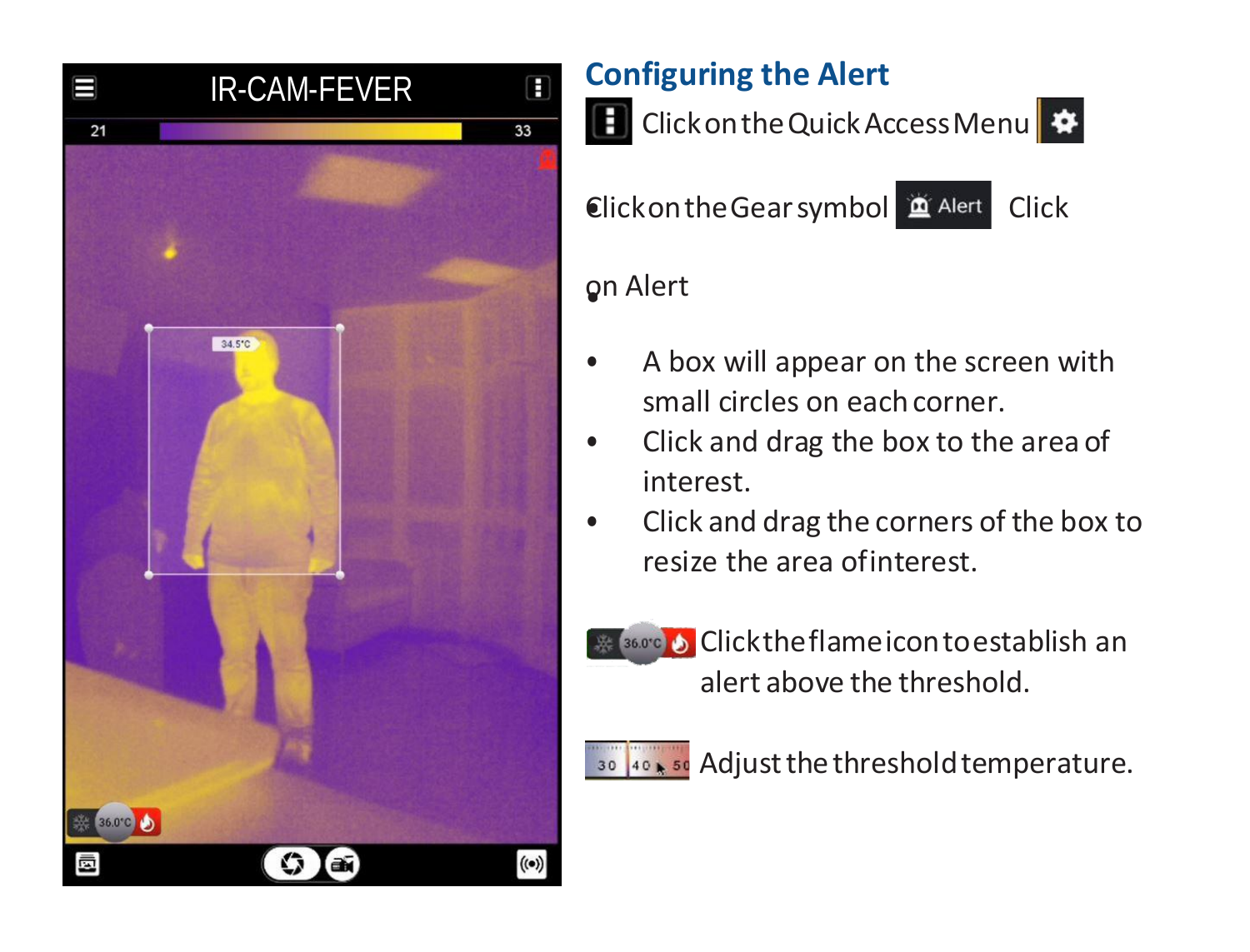### **FAQ and Troubleshooting**

- **• Does the camera work on other operating systems (iOS, Windows)?** *IR-CAM-FEVER is designed exclusively to work on Android OS and Linux.*
- How do I get my hands on the Software Developer's Kit for this? We are happy to provide the SDK *for you. Contact your account manager to request the SDK agreement. Once signed we will provide you with the SDK.*
- **• Why is the temperature on the screen much lower than the average human temperature?** *Thermal imaging processes an image based on the energy emitted off objects in the field of view. This will include a person, hot air from a heater, a computer or a cool gust of wind from an air conditioner. Unlike a thermometer –whichmeasures absolute temperature –athermal imagerwillshow thetemperature inrelative terms. As in – what is my temperature relative to the person next to me. To do this we need to establish the baseline temperature, either with a black body, or by using three healthy individuals as described in the setup instructions.Once we've established that baseline,the temperature gradient can bemeasured very accurately.*
- **• Why does the temperature change when a person stands at different ranges camera?**

Since the camera is agaregating all the energy it is receiving in the field of view, the temperature reading will change. The optimal range for a 6.8 millimeter lens on the camera is 2 meters. It can be used effectively up to 5 meters, but it's important to make sure the temperature of a person is measured at the exact distance that the baseline was *established. If yoursetup is designed to read temperatures of people at 3*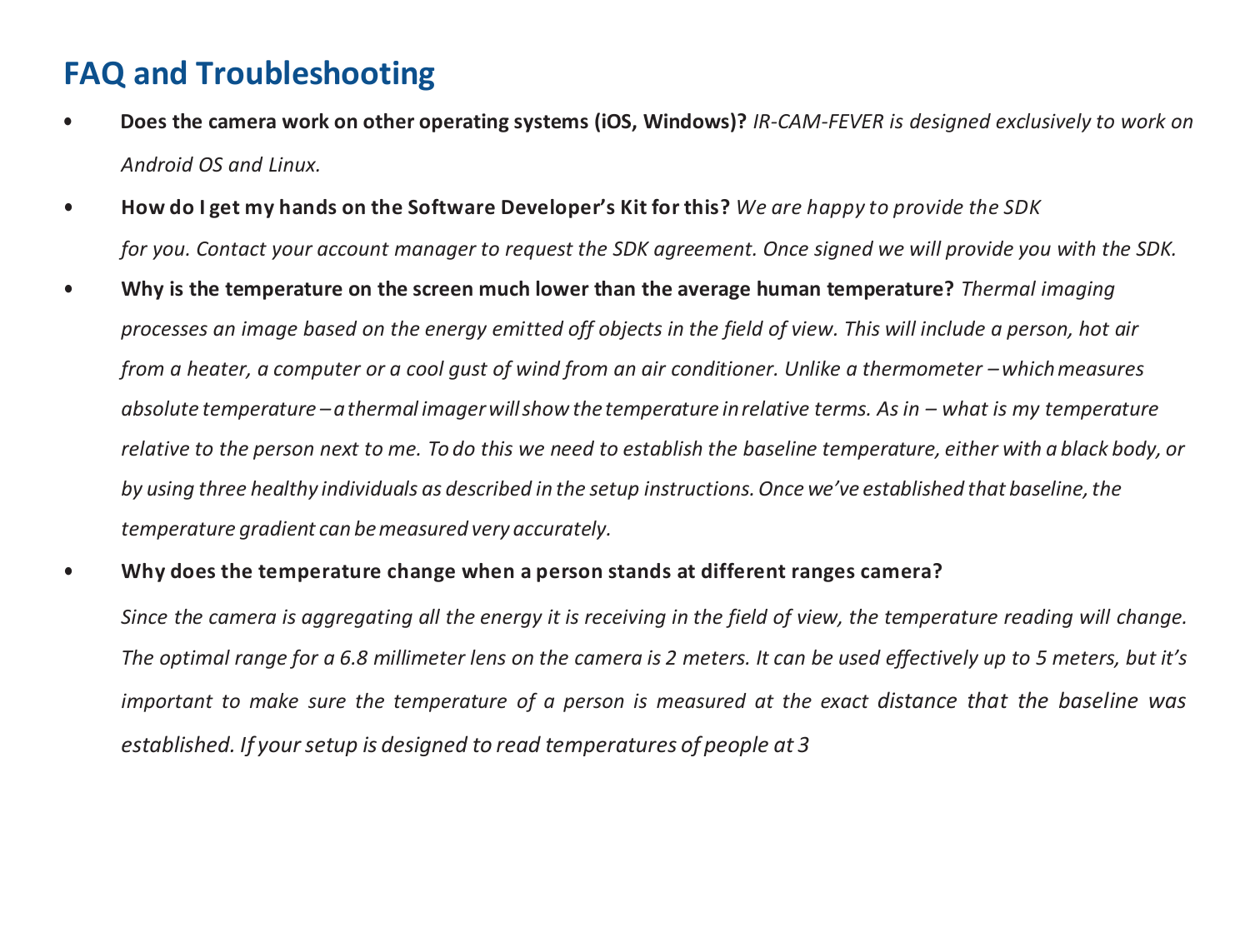*meters, for example, make sure that it was calibrated during the setup for people at that range.*

- Why can't I hear the alert? Make sure the monitor you are using has speakers and alert sound is enabled in app. The *sound comes out through the HDMI cable. Thus it goes into the monitor.*
- **• Why does my IR-CAM-FEVER crash when I turn it on?** *Check that the SBC resolution setting matches your monitor resolution. If not, adjust accordingly.*
- **• Why after some time does the temperature of the same individuals change?** *Although the camera's steady state* takes about 8-10 minutes, it may take another hour or so to truly reach a point where the temperature stops shifting. *After an hour, it is recommended to check the temperature and recalibrate the threshold accordingly. Also, since the ambient temperature changes during the day, it isrecommended to repeat the process once every 8 hours.*
- Can the IR-CAM-FEVER be used outside? Yes. But you need to adjust the ambient temperature in accordance with the *outside temperature as it will probably not be 25 degrees, and you may need to recalibrate the ambient temperature and the baseline asthe day progresses and temperatures change. Also, avoid a field of*

*view which is looking at a street in which vehicles (which are hot objects) could pass through it.*

**9) I'm not getting a temperature reading and the screen says "overflow".** *This occurs if an object in the screen surpasses 60*°*, which is beyond our calibration range. Remove the object and check again. If this errorstill occurs, reinstall the IR-CAM-FEVER app from an APK provided to you by your accountmanager***.**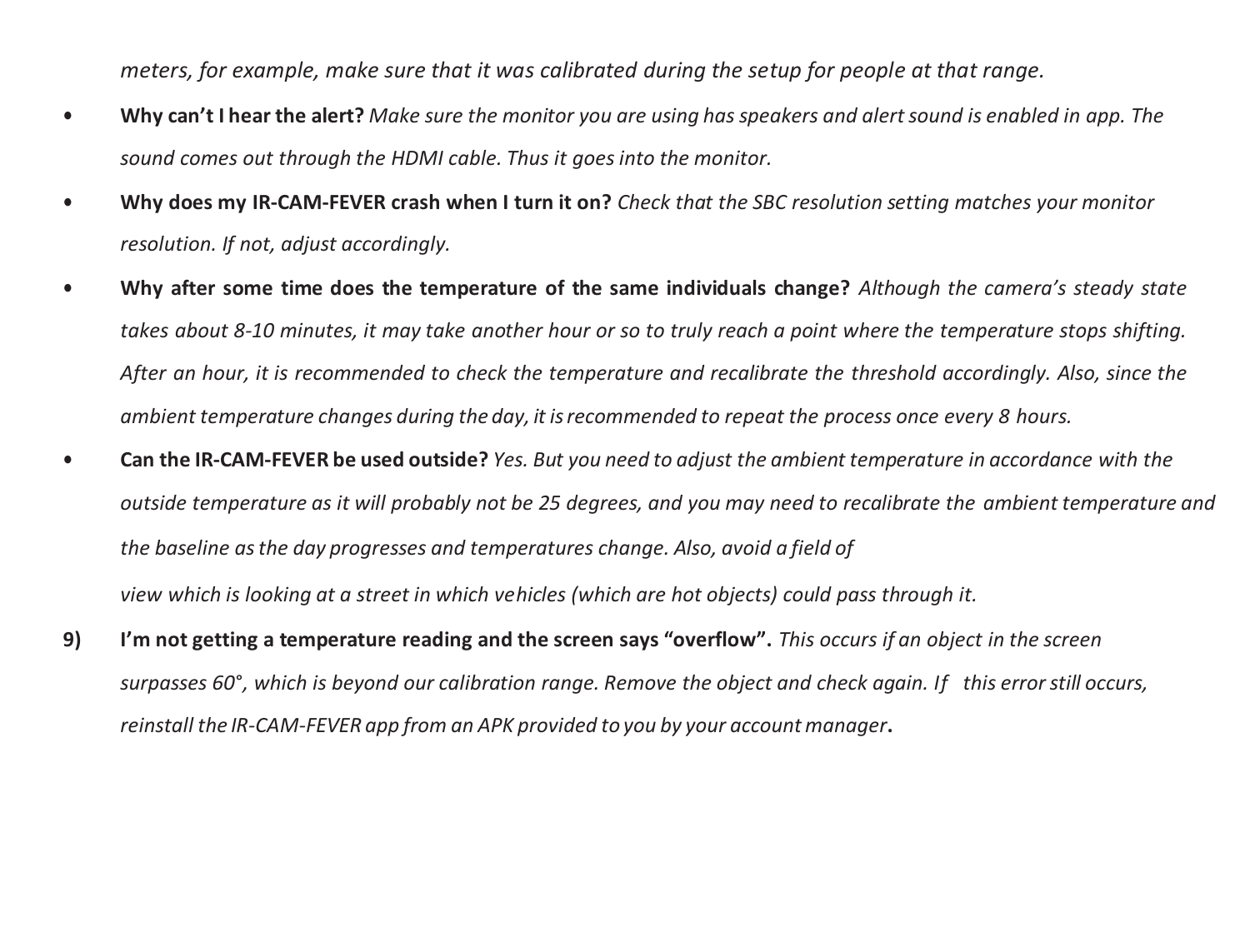# **Terms and Conditions**

#### **Congratulations!**

Youarenowtheowner ofa newIR-CAM-FEVERworldclassthermal imaging device whichincludes hardware and software components (the "Product").

PLEASE READ THIS DOCUMENT CAREFULLY;

**1. GENERAL.**Thisdocumentrepresents our entireunderstandingwithrespecttoitssubjectmatter andsupersedes any previous communication or agreements that may exist. Modifications to this document will be made only throughawrittenamendmentsignedbybothparties.Thisdocument willbegovernedbytheexclusivelawsofthe state of Israel, excluding rules as to choice and conflict of law. The courts of Israel will have exclusive jurisdiction overallclaimsarising outoforrelating

to this document, and you hereby consent and submit to such exclusive jurisdiction. It is agreed that the United NationsConventiononContractsfortheInternationalSaleofGoodswillnotapply. Judgments of the foregoing courts will be enforceable in any country.

#### **PRODUCT USAGE NOTICES**

#### **Attachment to your Mobile Device**

Toavoid damagetoyour Productandmobiledevice,attachmentoftheProducttoyourmobile deviceshould bedone with care, securing the locking knobwith your fingers only. Do not use any external tools as too much pressure may mark or damage your mobile device.

#### **Calibration**

The Product makes use of specific calibration data, which was prepared for it in the factory. It is possible that duringprolongedfieldusageoftheProductadeteriorationofimagewillbenoticed. Insuchcasewerecommend that yousendinthedevice,forre-calibrationatthefactory. Please contact our support team for further instructions.

#### **Accuracy**

Formostaccuratetemperaturemeasurementresults,werecommendthatyouwait8-10minutes after you have started the Product before measuring a temperature.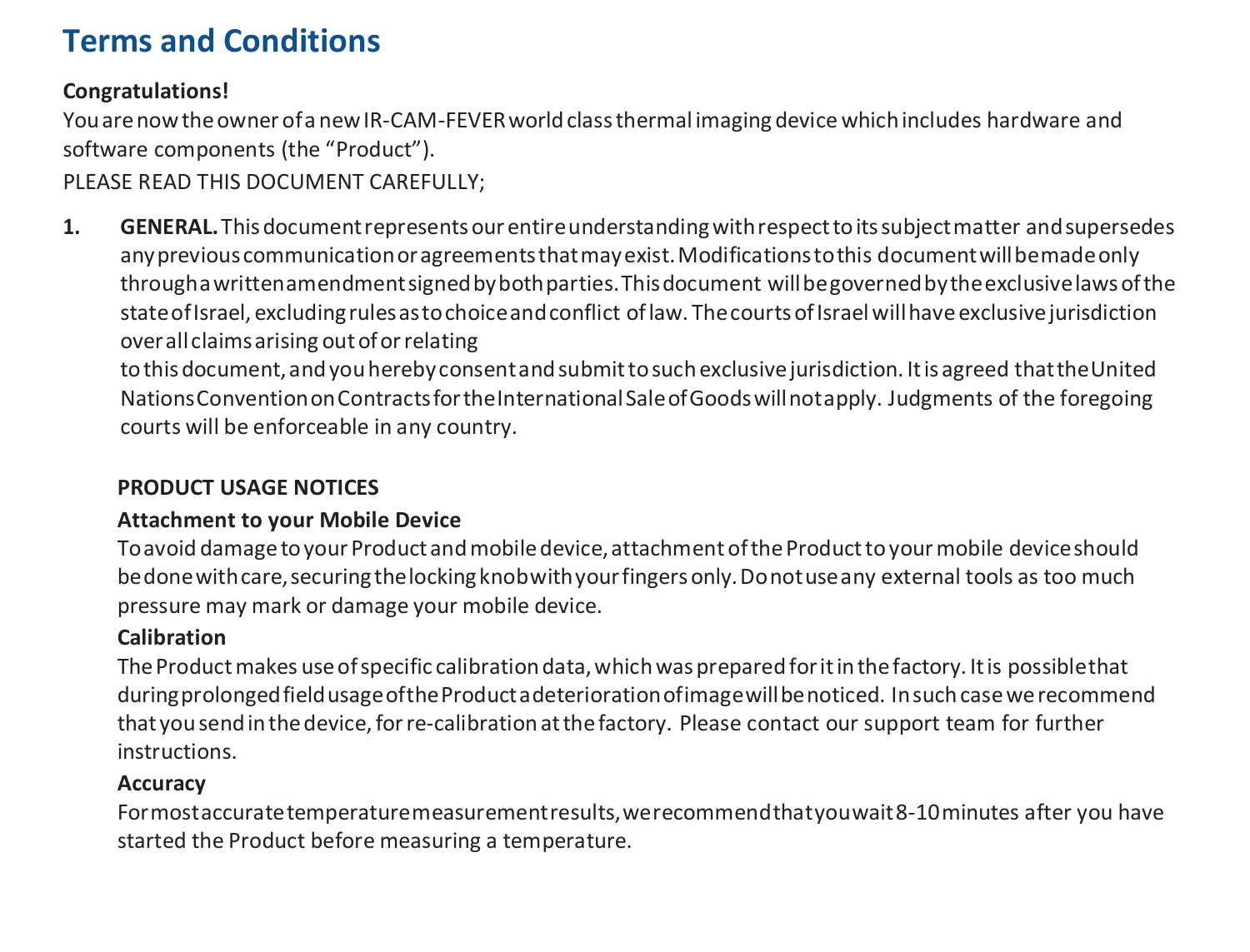#### **Disposal of electronic waste**

As with most electronic products, this equipment must be disposed of in an environmentally friendly way. and in accordance with existing regulations for electronic waste.

#### **Documentation updates**

Ourmanualsareupdatedfromtimetotime,andwealsoissueproduct-criticalnotifications occasionally.

#### **2. PRODUCT SAFETYINFORMATION WARNING**

#### Applicability: Class B Digital Product

This Product has been tested and found to comply with the limits for a Class B digital Product, pursuant to Part15 oftheFCC RulesoftheUSA. Theselimits aredesigned toprovidereasonable protectionagainstharmful interferenceinaresidentialinstallation.ThisProductgenerates,uses, and can radiate radio frequency energy and, if not installed and used in accordance with the instructions, may cause harmful interference to radio communications. However, there is no guarantee that interference will not occur in a particular installation. If theProductdoes cause harmful interference to radio or television reception, which can be determined by turning the equipment off and on, you are encouraged to try to correct the interference by one or more of the following measures:

Reorient or relocate the receiving antenna.

Increase the separation between the Product and receiver

ConnecttheProductintoanoutletonacircuitdifferentfromthattowhichthereceiveris connected.

Consult the authorized reseller or an experienced radio/TV technician for help.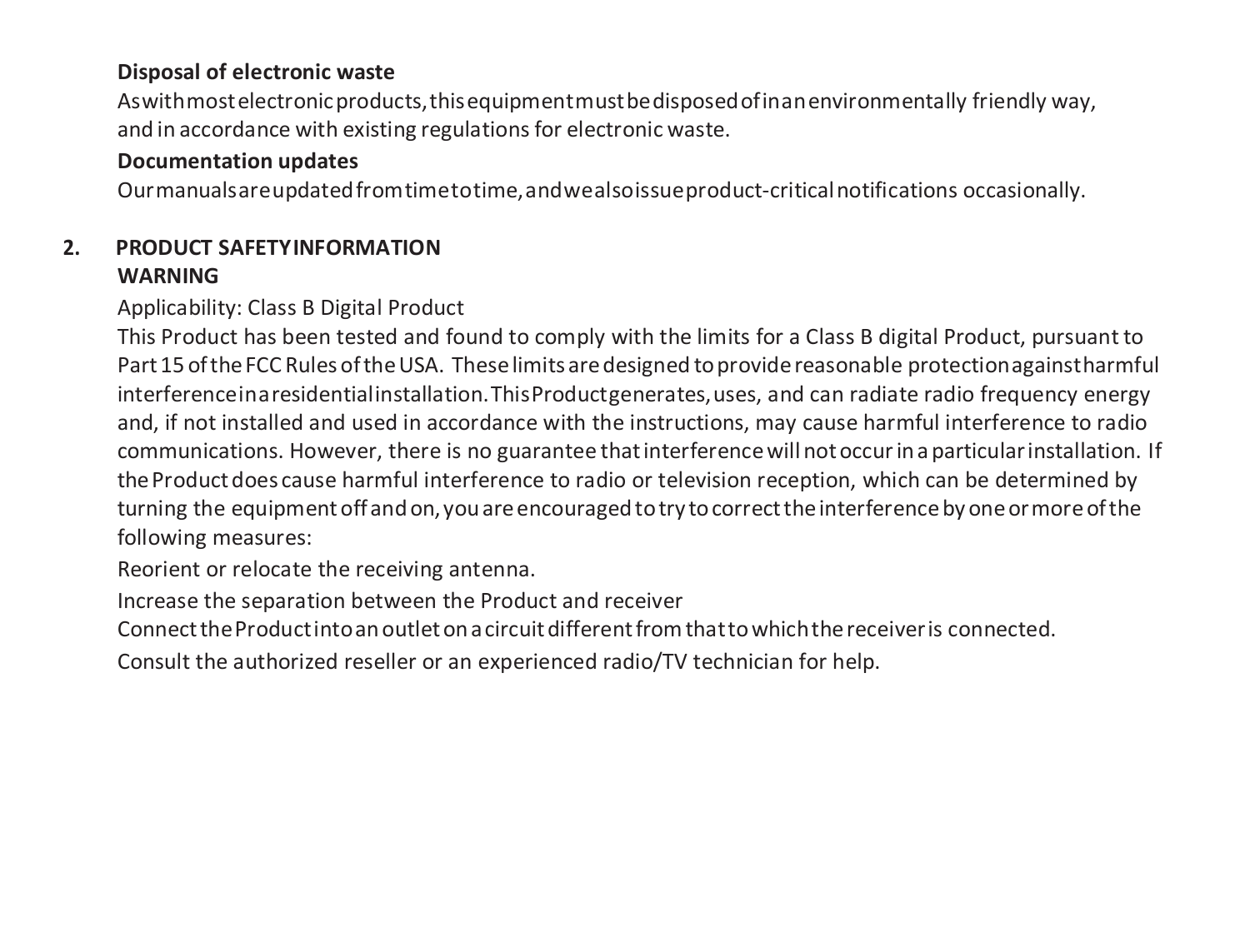#### **WARNING**

Do not drop the Product or apply pressure on the IR lens as it may break. If the IR lens breaks, do not touch the broken pieces, the pieces can causeinjury.

#### **WARNING**

Be careful when you touch the Product. Some parts of the Product can be sharp and could cause injury.

#### **WARNING**

Donot pointthe infrared detector(with orwithoutthelens andlens cover) atintensive energy sources,for exampleproductsthatemitlaserradiation,orthesun. Thiscanhaveunwantedeffect on the performance of the Product. It can also cause damage to the detector.

#### **WARNING**

Donot use the Productina temperature environment higher than +50 degrees Celsius (+122 degrees Fahrenheit), unless specified otherwise in user documentation or technical data. High temperatures can cause damage to the detector.

#### **WARNING**

The Product is not sealed. Avoid exposure of the Product to water, rain or dust.

#### **WARNING**

Do not apply solvents or similar liquids to the detector or lens, as this can cause damage.